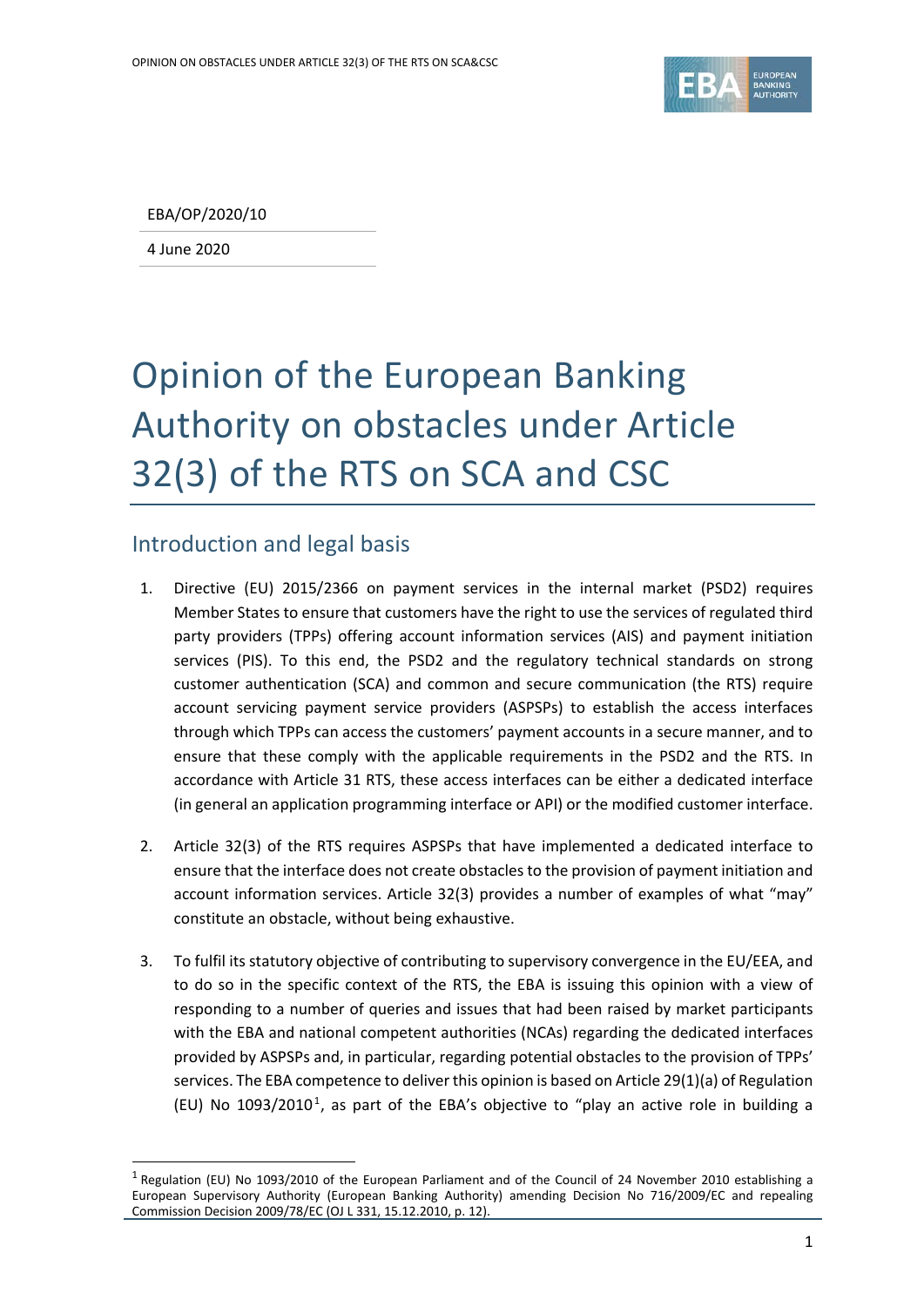

common Union supervisory culture and consistent supervisory practices, as well as in ensuring uniform procedures and consistent approaches throughout the Union".

4. In accordance with Article  $14(7)$  of the Rules of Procedure of the Board of Supervisors<sup>[2](#page-1-0)</sup>, the Board of Supervisors has adopted this opinion which is addressed to NCAs under the PSD2.

## General comments

- 5. Since the application date of the RTS on 14 September 2019, a number of TPPs have reported issues regarding redirection approaches offered by ASPSPs, where the customer is redirected to the ASPSP in order to authenticate when using AISPs/PISPs services. The issues that have been raised in this context refer in particular to the scenario where redirection is the sole method of carrying out the authentication of the PSU supported by ASPSPs. A number of TPPs have argued that redirection is an obstacle for TPPs that want to offer their own user experience, if redirection is the only method of carrying out the authentication of the PSU that is supported by the ASPSP.
- 6. As clarified in the EBA Opinion on the implementation of the RTS (EBA-Op-2018-04)<sup>[3](#page-1-1)</sup> and the EBA Guidelines on the exemption from the contingency mechanism under Article 33(6) RTS (EBA/GL/2018/07)<sup>[4](#page-1-2)</sup>, the EBA is of the view that redirection is not, in itself, an obstacle, but that it may be an obstacle depending on the way it is implemented. The EBA clarifies that redirection can be an obstacle if implemented in a manner that creates unnecessary friction in the customer experience when using TPPs' services, or if the authentication procedure with the ASPSP is more cumbersome compared to the equivalent experience PSUs have when directly accessing their payment accounts or initiating a payment with the ASPSP.
- 7. The EBA also clarified in the final report on the above-mentioned Guidelines that, in a redirection or decoupled approach, where the PSU is redirected to the ASPSP to authenticate, the interaction between the PSU and the ASPSP should be minimised to what is necessary in order for the PSU to authenticate. The authentication procedure with the ASPSP as part of an AIS/PIS journey should not include unnecessary steps or require the PSU to provide unnecessary or superfluous information compared to the way in which the PSU can authenticate when directly accessing their payment accounts or initiating a payment with the ASPSP. The EBA deems such unnecessary steps or information required as obstacles.

## Specific comments

 $\overline{a}$ 

8. Having assessed the requests it has received, the EBA has identified the following specific areas as requiring clarity:

<span id="page-1-0"></span><sup>&</sup>lt;sup>2</sup> Decision adopting the Rules of Procedure of the European Banking Authority Board of Supervisors of 22 January 2020 (EBA/DC/2020/307).

<span id="page-1-1"></span><sup>&</sup>lt;sup>3</sup> See: https://eba.europa.e<u>u/eba-publishes-opinion-on-the-implementation-of-the-rts-on-strong-customer-</u> [authentication-and-common-and-secure-communication](https://eba.europa.eu/eba-publishes-opinion-on-the-implementation-of-the-rts-on-strong-customer-authentication-and-common-and-secure-communication)

<span id="page-1-2"></span><sup>4</sup> See: [https://eba.europa.eu/eba-publishes-final-guidelines-on-the-exemption-from-the-fall-back-mechanism-under](https://eba.europa.eu/eba-publishes-final-guidelines-on-the-exemption-from-the-fall-back-mechanism-under-the-rts-on-sca-and-csc)[the-rts-on-sca-and-csc](https://eba.europa.eu/eba-publishes-final-guidelines-on-the-exemption-from-the-fall-back-mechanism-under-the-rts-on-sca-and-csc)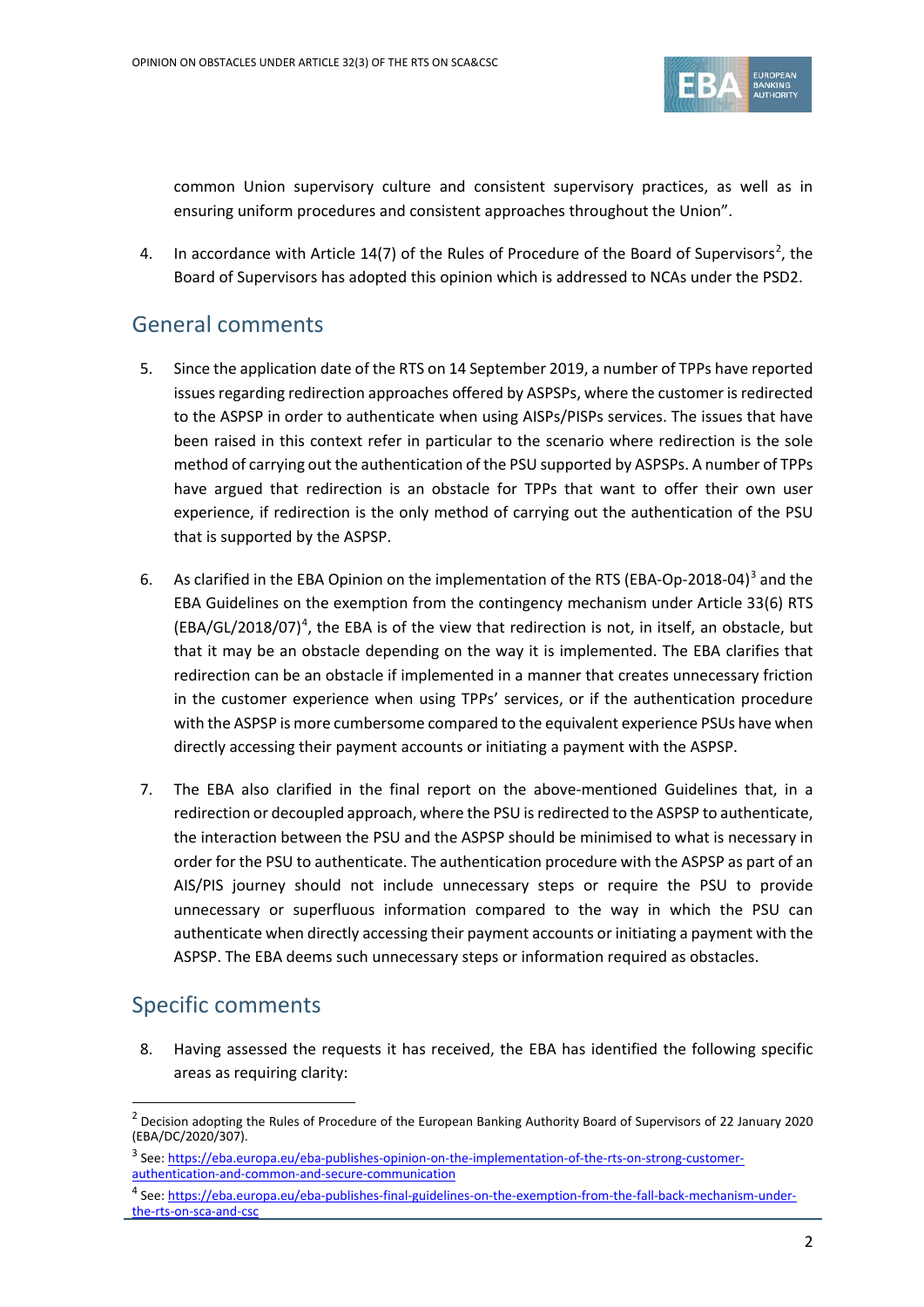

- authentication procedures that ASPSPs' interfaces are required to support;
- mandatory redirection at the point-of-sale;
- multiple SCAs;
- 90-days re-authentication;
- account selection;
- additional checks on consent; and
- additional registrations.

Each issue will be addressed in turn below and clarifications provided accordingly.

- 9. The EBA expects NCAs to take into account the clarifications provided in this opinion in monitoring compliance of the interfaces provided by ASPSPs with the requirements in PSD2 and the RTS, as part of their supervisory work and ongoing monitoring under Articles 30(6) and 33(7) of the RTS. The EBA advises NCAs to pay particular attention in their assessment to the customer journey in redirection-based approaches, especially where redirection is the sole method of carrying out the authentication of the PSU that is supported by the ASPSP's interface. Where obstacles are identified, the EBA expects NCAs to take the necessary actions to ensure compliance with the PSD2 and the RTS, and ensure that ASPSPs remove any obstacles identified within the shortest possible time and without undue delay.
- 10. The EBA will monitor the way in which the clarifications provided in this opinion are taken into account, so as to contribute to a level playing field across the EU and to a consistent application of relevant requirements. Where the EBA identifies inconsistencies, despite the clarifications provided in this opinion (and the previous clarifications provided in the EBA Opinion on the implementation of the RTS (EBA-Op-2018-04)<sup>[5](#page-2-0)</sup>, the EBA Guidelines on the exemption from the contingency mechanism under Article 33([6](#page-2-1)) RTS (EBA/GL/2018/07)<sup>6</sup> and Q&As), it will take the actions needed to remedy those inconsistencies, by making use of the powers conferred on the EBA in its founding regulation.

#### **Authentication procedures that ASPSPs' interfaces are required to support**

11. Article 30(2) RTS require ASPSPs to ensure that the access interfaces provided to TPPs in accordance with Article 30(1) RTS do not prevent account information service providers (AISPs) and payment initiation service providers (PISPs) from relying upon the authentication procedure(s) provided by the ASPSP to its PSUs. As clarified in EBA Opinion on the implementation of the RTS (EBA-Op-2018-04)<sup>[7](#page-2-2)</sup> and the EBA Guidelines on the exemption from the contingency mechanism under Article 33(6) RTS (EBA/GL/201[8](#page-2-3)/07)<sup>8</sup>, this means that the method(s) of carrying out the authentication of the PSU (i.e. redirection, decoupled,

l

<span id="page-2-0"></span><sup>5</sup> See footnote 3.

<sup>6</sup> See footnote 4.

<span id="page-2-2"></span><span id="page-2-1"></span><sup>7</sup> See footnote 3.

<span id="page-2-3"></span><sup>8</sup> See footnote 4.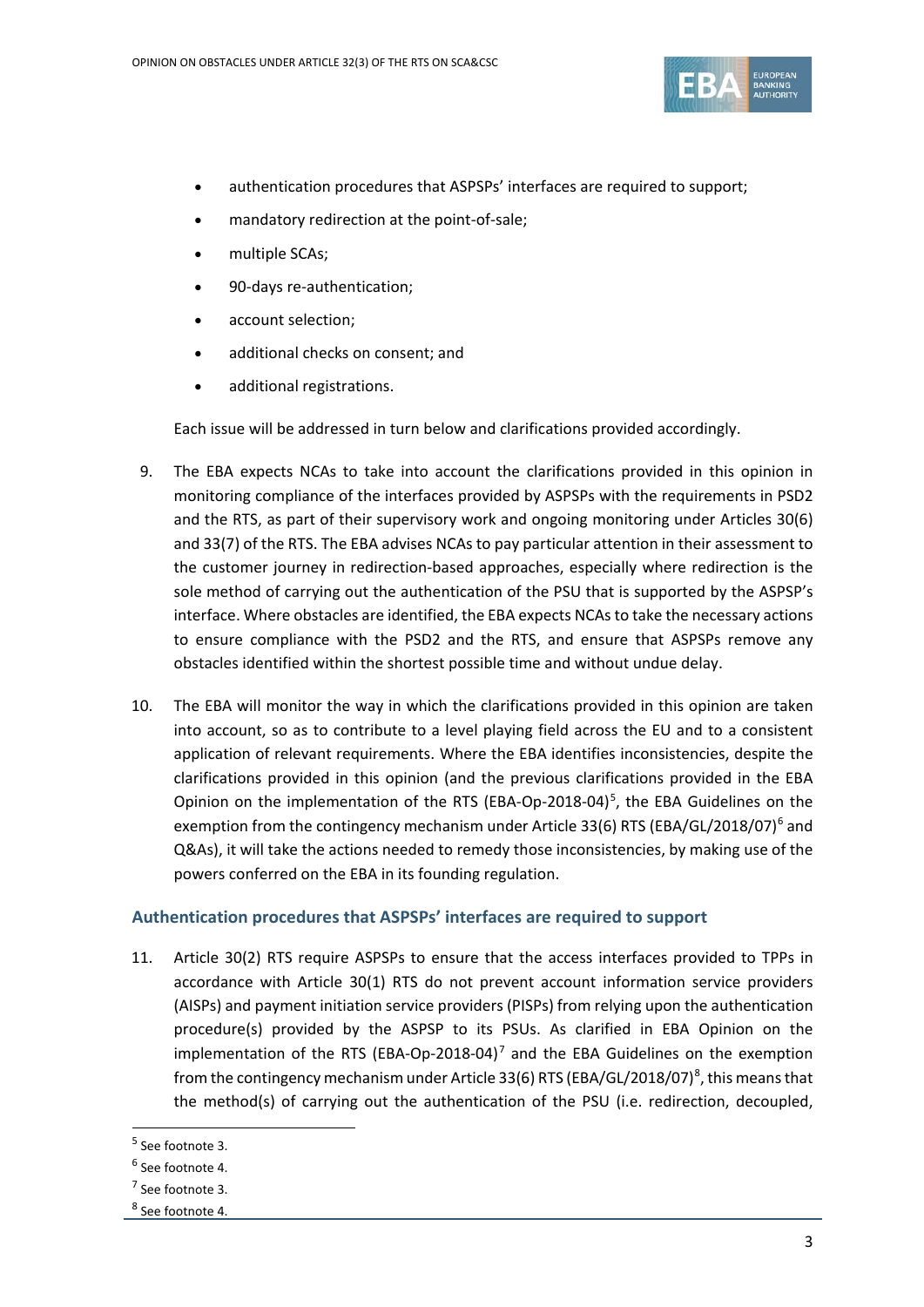

embedded or a combination thereof) that ASPSPs should support will depend on the authentication procedures made available by the ASPSP to its PSUs and should support all these authentication procedures.

- 12. As clarified in the fourth set of clarifications to the EBA working group on APIs under PSD2 published in July 201[9](#page-3-0)<sup>9</sup>, one of the consequences of the above is that ASPSPs that enable their PSUs to authenticate using biometrics when directly accessing their payment accounts or initiating a payment, and that require the PSU to authenticate with the ASPSP to use AISPs/PISPs' services, should also enable their PSUs to use biometrics to authenticate with the ASPSP in a PIS or AIS journey. Given that biometrics are not transmittable credentials, this means that these ASPSPs should enable their PSUs to authenticate with the ASPSP in an AISP or PISP journey using biometrics, by supporting decoupled authentication or app-to-app redirection to the ASPSP's authentication app, and secure transmission of the ASPSP's app authentication status to the ASPSP (e.g. using a signed proof that the biometric validation has been performed successfully).
- 13. Furthermore, in the EBA's view, it follows from Article 30(2) RTS that ASPSPs that enable their PSUs to authenticate using the ASPSP's mobile banking app or a dedicated/decoupled app, as one of the two-SCA factors categorised as possession, in line with paragraph 26 of the EBA Opinion on the elements of strong customer authentication under PSD2 (EBA-Op-2019-06) $^{10}$  $^{10}$  $^{10}$ , when directly accessing their payment accounts or initiating a payment with the ASPSP, and that require PSUs to authenticate with the ASPSP to use the AISPs/PISPs' services, should also enable their PSUs to use the ASPSP's authentication app as one of the two-factor SCA elements in an AIS or PIS journey.
- 14. If the interfaces provided by ASPSPs do not support all the authentication procedures made available by the ASPSP to its PSUs, this would be a breach of Article 30(2) RTS and an obstacle under Article 32(3) RTS.
- 15. Moreover, the authentication of the PSU with the ASPSP in an AISP/PISP journey, in a redirection or decoupled approach, should not create unnecessary friction or add unnecessary steps in the customer journey compared to the equivalent authentication procedure offered to PSUs when directly accessing their payment accounts or initiating a payment with the ASPSP.
- 16. It follows from the above that, if an ASPSP has implemented a redirection or decoupled approach and enables its PSUs to authenticate using the ASPSP's mobile banking app or a dedicated/decoupled app to directly access their payment accounts or initiate a payment, the ASPSP should enable that, when the PSU is using the services of an AISP/PISP via an app provided by the AISP/PISP,

 $\overline{a}$ 

<span id="page-3-0"></span><sup>9</sup> See[: https://eba.europa.eu/eba-publishes-clarifications-to-the-fourth-set-of-issues-raised-by-its-working-group-on](https://eba.europa.eu/eba-publishes-clarifications-to-the-fourth-set-of-issues-raised-by-its-working-group-on-apis-under-psd2)[apis-under-psd2](https://eba.europa.eu/eba-publishes-clarifications-to-the-fourth-set-of-issues-raised-by-its-working-group-on-apis-under-psd2)

<span id="page-3-1"></span><sup>10</sup> See[: https://eba.europa.eu/eba-publishes-an-opinion-on-the-elements-of-strong-customer-authentication-under](https://eba.europa.eu/eba-publishes-an-opinion-on-the-elements-of-strong-customer-authentication-under-psd2)[psd2](https://eba.europa.eu/eba-publishes-an-opinion-on-the-elements-of-strong-customer-authentication-under-psd2)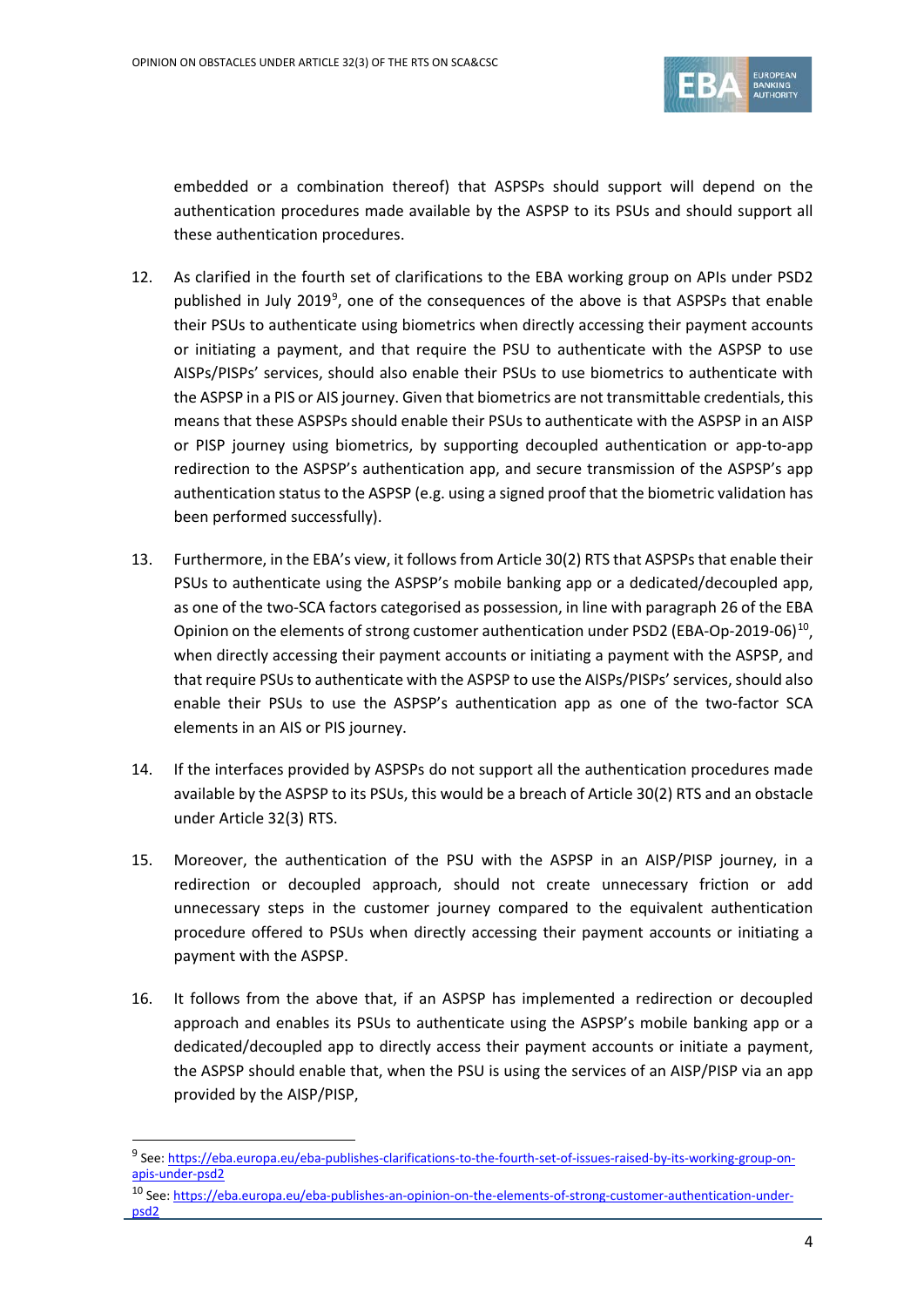

- (i) the PSU is redirected from the AISP/PISP's app to the ASPSP's authentication app, assuming the latter is installed on the PSU's device, without any additional and unnecessary steps in-between (such as the PSU being redirected first to the ASPSP's mobile browser environment); and that
- (ii) after authentication with the ASPSP, the PSU is automatically redirected back to the AISP/PISP's app, without for example the PSU having to manually reopen the TPP's app, which would be an obstacle.
- 17. If, however, in the scenario described in paragraph 16 above, the PSU is using the AISP/PISP's services in a mobile browser environment, and not via the AISP/PISP's app, the EBA does not consider it an obstacle if the PSU is redirected to the ASPSP's mobile browser authentication page to enter their credentials, provided that this is the only way in which PSUs authenticate when directly accessing their payment accounts via the ASPSP's mobile web browser environment.

#### **Mandatory redirection at the point-of-sale**

- 18. A number of market participants expressed the view that mandatory redirection is an obstacle for TPPs, particularly at the point-of-sale, because redirection only works in a webbrowser or mobile apps-based environment and therefore limits the TPPs' ability to design new ways in which customers can initiate payments. In the view of these market participants, in order for PIS to work at the point-of-sale, and to enable PISPs to compete with card payments at the point-of-sale, ASPSPs should be required to enable decoupled or embedded SCA flows.
- 19. The EBA would like to clarify that, as detailed in paragraph 15 above, mandatory redirection in an AIS/PIS journey is an obstacle if redirection is the sole method of carrying out the authentication of the PSU that is supported by an ASPSP and does not support all the authentication procedures made available by the ASPSP to its PSUs. Paragraphs 16 and 17 above provide some examples of cases where ASPSPs would need to implement a decoupled authentication or app-to-app redirection to support all authentication procedures offered by the ASPSP to its PSUs in accordance with Article 30(2) RTS.
- 20. However, the PSD2 does not oblige ASPSPs to implement an embedded approach, or to enable PIS-initiated payments using authentication procedures that the ASPSP does not yet offer to its PSUs.
- 21. This being said, the EBA would like to recall that, as clarified in paragraph 29 of the EBA Opinion on the implementation of the RTS (EBA-Op-2018-04) $^{11}$ , a PISP has the right to initiate the same transactions that the ASPSP offers to its own PSUs. This means that, if an ASPSP were to offer to its customers the possibility to perform instant payments at the point of sale

<span id="page-4-0"></span>l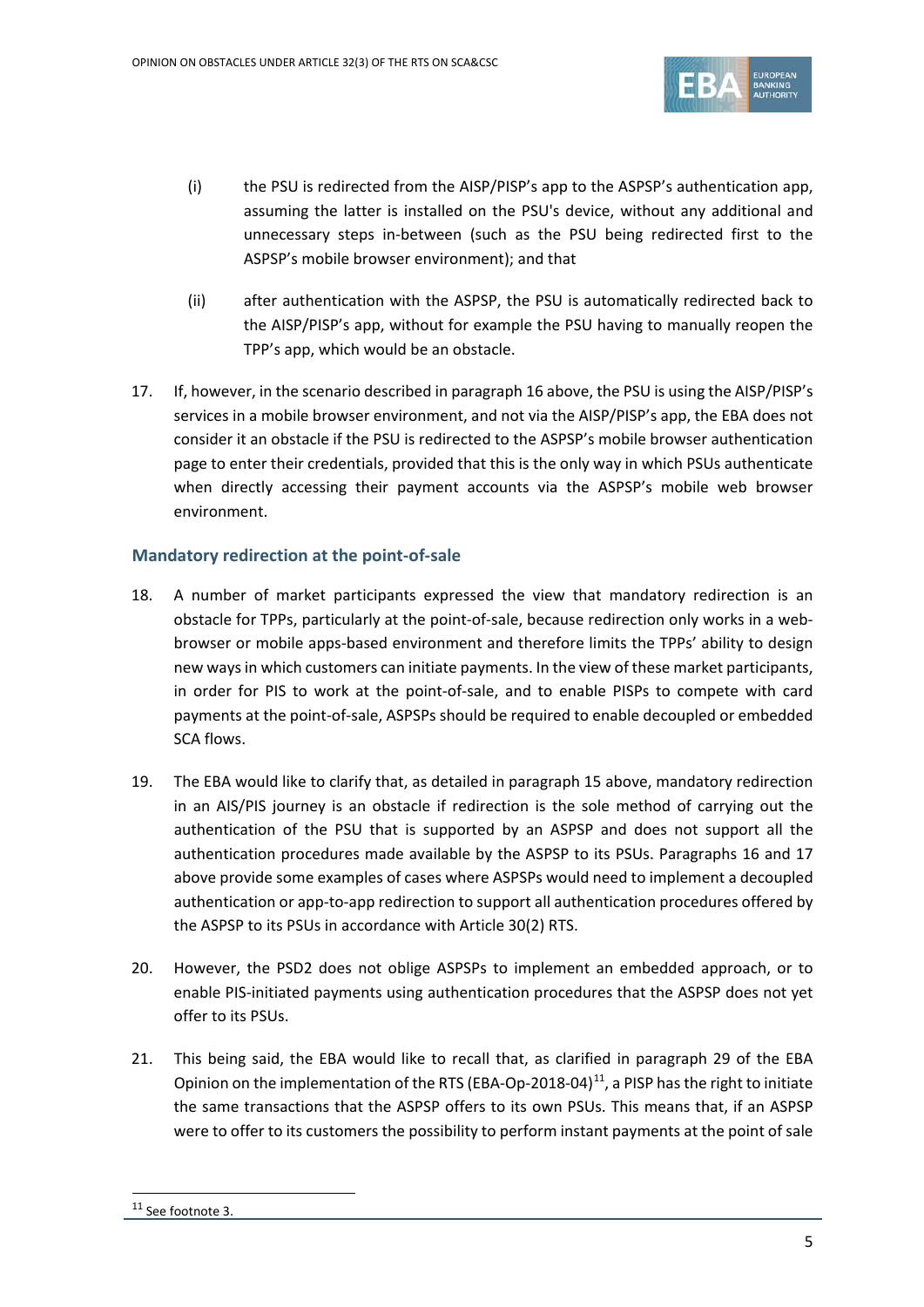

directly, the ASPSP should also allow its customers to initiate instant payments, within the same amount limits, at the point of sale using PISPs' services.

#### **Multiple SCAs**

- 22. As mentioned in paragraph 15 above, the authentication of the PSU with the ASPSP as part of an AISP/PISP journey in a redirection or decoupled approach should not create unnecessary friction or add unnecessary steps in the customer journey, compared to the equivalent authentication procedure offered to PSUs when directly accessing their payment accounts or initiating a payment with the ASPSP. In the EBA's view, such unnecessary friction or steps are obstacles to the provision of TPPs' services.
- 23. In this context, requesting multiple SCAs can be an obstacle to the provision of TPPs' services, as further explained below. In an AIS-only journey, the authentication procedure with the ASPSP for PSUs to access their payment accounts through an AISP should not require more SCAs, or add unnecessary friction in the customer journey, compared to the authentication procedure offered to PSUs when directly accessing their payment accounts with the ASPSP.
- 24. In a PIS-only journey, the EBA arrived at the conclusion that ASPSPs should support a single SCA for a single payment initiation via a PISP, if the PISP transmits to the ASPSP all the information necessary to initiate the payment, including the account number/IBAN of the account to be debited. Requiring two SCAs in such a case, namely one SCA for accessing the account data, and a separate SCA for initiating the payment, is not necessary and is, therefore, an obstacle, unless the ASPSP has duly justified security arguments why two SCAs would be needed in such case, as further detailed in paragraph 26 below.
- 25. This follows because, in the given scenario, the account data accessed is limited to the data related to the specific payment initiated via the PISP. This is different from the scenario where the PSU directly initiates a payment with the ASPSP, where the PSU may access, upon logging in the ASPSP's online banking, other payment accounts data, and where a separate SCA may be necessary under Article 97(1)(a) PSD2 to access such data.
- 26. Requiring two SCAs in the PIS scenario described above is therefore an obstacle, unless the ASPSP has security arguments that are duly justified, such as suspicion of fraud for a particular transaction, and can substantiate, upon request, to its NCA why two SCAs would be needed in such a case. The fact that the ASPSP may require a separate SCA for 'log-in' when the customer directly initiates a payment with the ASPSP, is not a sufficient ground to justify applying two SCAs in the PIS scenario described, for the reasons explained above.
- 27. This being said, where the payment account to be debited is not transmitted by the PISP to the ASPSP in the payment initiation request, and is selected by the PSU on the ASPSP's domain, requiring two SCAs, namely one SCA to access the list of payment accounts, and a second SCA to authenticate the payment, is not an obstacle.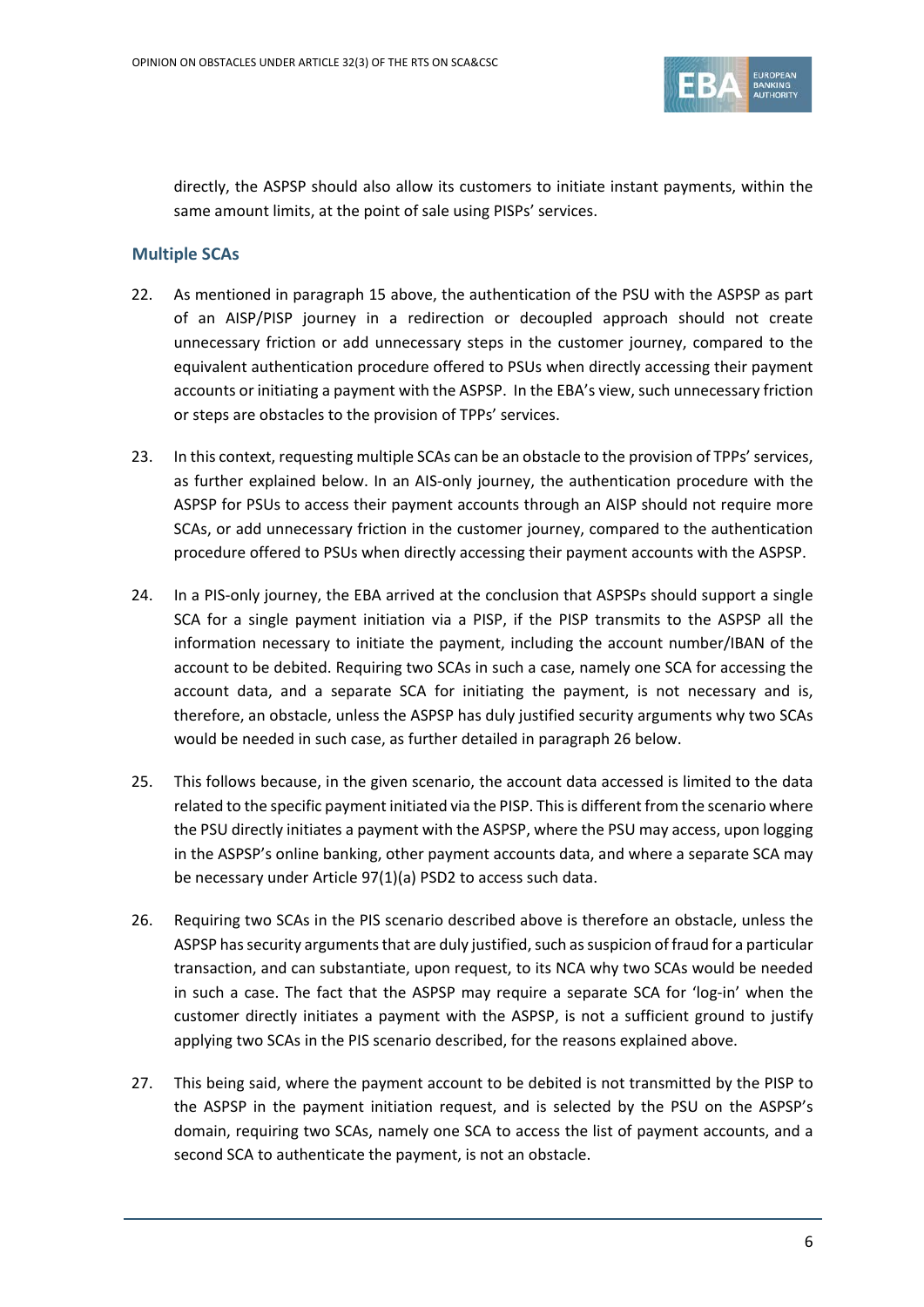

28. Two SCAs may also be required, without being an obstacle, in the case of a combined AIS and PIS journey. In such case, the EBA considers that two SCAs would be necessary, unless an exemption applies, namely one SCA in order to access the payment account data in accordance with Article 97(1)(a) PSD2, and a separate SCA in accordance with Article 97(1)(b) PSD2 in order to initiate the payment.

#### **90 days re-authentication**

- 29. A number of market participants have expressed concerns that the requirement for PSUs to carry out SCA with the ASPSP every 90-days, or more frequently, in order to use AISP's services can have a negative impact on AISPs' business, particularly where an AISP aggregates data from several payment accounts of the same PSU held with multiple ASPSPs, as the PSU would need to undertake SCA with each ASPSP in order for the AISP to continue having access to the account data. Some of these market participants have argued that, in order to mitigate the impact on AISPs' business, AISPs should be allowed to perform the subsequent SCA renewals, after the initial SCA with the ASPSP, either on the ASPSP's behalf or using AISPissued credentials.
- 30. The EBA would like to recall that Article 97(1)(a) and 97(4) of PSD2 require SCA to be applied each time the PSU accesses their online payment account(s), either directly or through an AISP. Article 10 RTS provides an exemption from the requirement to apply SCA for each access, where the PSU or AISP accesses only limited set of data (namely only the balance and/or the payment transactions executed in the last 90 days). However, even under this exemption, PSUs are still required to re-authenticate at least every 90 days in order to confirm that the AISP can continue accessing their payment accounts data without SCA. The EBA set the 90 days re-authentication requirement to reach an appropriate balance between the competing objectives of PSD2 of ensuring consumer-friendliness and ease of use, on the one hand, and increasing security, on the other hand. The 90-days requirement itself is therefore not an obstacle.
- 31. In order to minimise friction in the customer journey, to mitigate the impact that a authentication with the ASPSP more frequently than 90 days may have on AISPs' services and to avoid potential obstacles, the EBA advises NCAs to encourage all their ASPSPs to make use of the Article 10 exemption, by supporting ongoing 90-day access by AISPs without SCA.
- 32. As regards the question of who can perform the renewal of SCA, as clarified in paragraphs 37 to 39 of the EBA Opinion on the implementation of the RTS (EBA-Op-2018-04)<sup>[12](#page-6-0)</sup>, the EBA is of the view that the obligation and responsibility under PSD2 to perform SCA lies with the ASPSP. While ASPSPs may choose to delegate/outsource SCA to TPPs in order for them to conduct SCA on the ASPSP's behalf, ASPSPs are not obliged under PSD2 to do so. The EBA also recalls NCAs that, where the delegation of SCA to a third party constitutes an outsourcing of

 $\overline{a}$ 

<span id="page-6-0"></span><sup>12</sup> See footnote 3.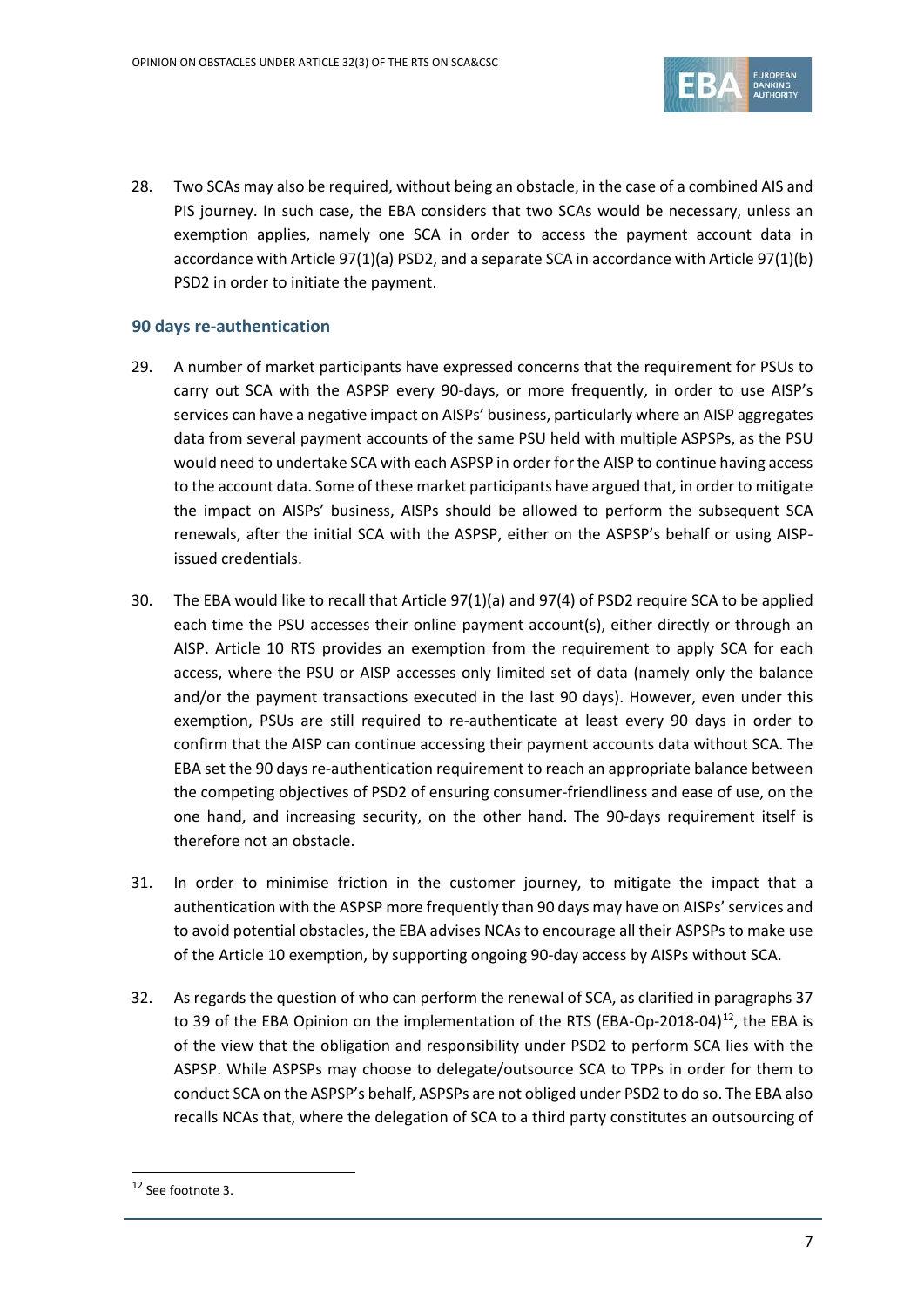

SCA, the requirements set out in the EBA Guidelines on outsourcing arrangements  $(EBA/GL/2019/02)^{13}$  $(EBA/GL/2019/02)^{13}$  $(EBA/GL/2019/02)^{13}$  apply.

#### **Account selection**

l

- 33. Some market participants raised queries about how the account selection should be handled in a redirection approach and reported instances where PSUs are required to manually input their IBAN in an AIS or PIS journey into the ASPSP's domain, a practice that these market participants consider as an obstacle.
- 34. The EBA clarifies that interface implementations that require PSUs to manually input their IBAN into the ASPSP's domain in order to be able to use AISPs/PISP's services are an obstacle.
- 35. There are different ways to avoid PSUs having to manually input their account details in a PIS or AIS journey. One option is for the ASPSP to enable TPPs that have an AIS license and that have obtained the PSU's consent as required under Article 67(2)(a) of PSD2 to retrieve the list of all the PSU's payment accounts via the interface, thus enabling the PSU to select the account on the TPP's domain. The TPP could then send a separate request to the ASPSP for account access or, as may be the case, payment initiation, with the relevant account details.
- 36. Alternatively, if the ASPSP has implemented a redirection or decoupled approach, and the TPP does not transmit to the ASPSP the relevant account details, the ASPSP could enable the PSU to select the account(s) on the ASPSPs' domain during the authentication procedure with the ASPSP, in a way that is no more complicated than the way in which the PSU can select the account(s) for directly accessing their payment accounts or initiating a payment with the ASPSP. For example, ASPSPs may consider offering a drop-down list for the PSU to select the account(s), or prepopulate the account details if the PSU has only one account with the ASPSP.
- 37. However, the latter of these two options is currently not supported in an embedded approach, i.e. where the PSU's authentication credentials are exchanged between the TPP and the ASPSP, and where the PSU does not interact with the ASPSP to authenticate. This means that, in the case of an embedded-only approach, a PISP that does not also have an AIS license and/or the necessary consent from the PSU to access the list of all the PSU's payment accounts, may need to obtain in advance from the PSU the details of the account from which the PSU wants to initiate the payment.
- 38. The EBA also clarifies that the ASPSP is not required to share with PISPsthe list of all the PSU's payment accounts. In fact, a PISP is not entitled under PSD2 to access the list of all the PSU's payment accounts, as this information goes beyond the scope of data that PISPs have the right to access under Article 66(4)(b) PSD2 and Article 36(1)(b) RTS.
- 39. For these reasons, not providing the list of all payment accounts to a PISP is not an obstacle.

<span id="page-7-0"></span><sup>13</sup> See[: https://eba.europa.eu/regulation-and-policy/internal-governance/guidelines-on-outsourcing-arrangements](https://eba.europa.eu/regulation-and-policy/internal-governance/guidelines-on-outsourcing-arrangements)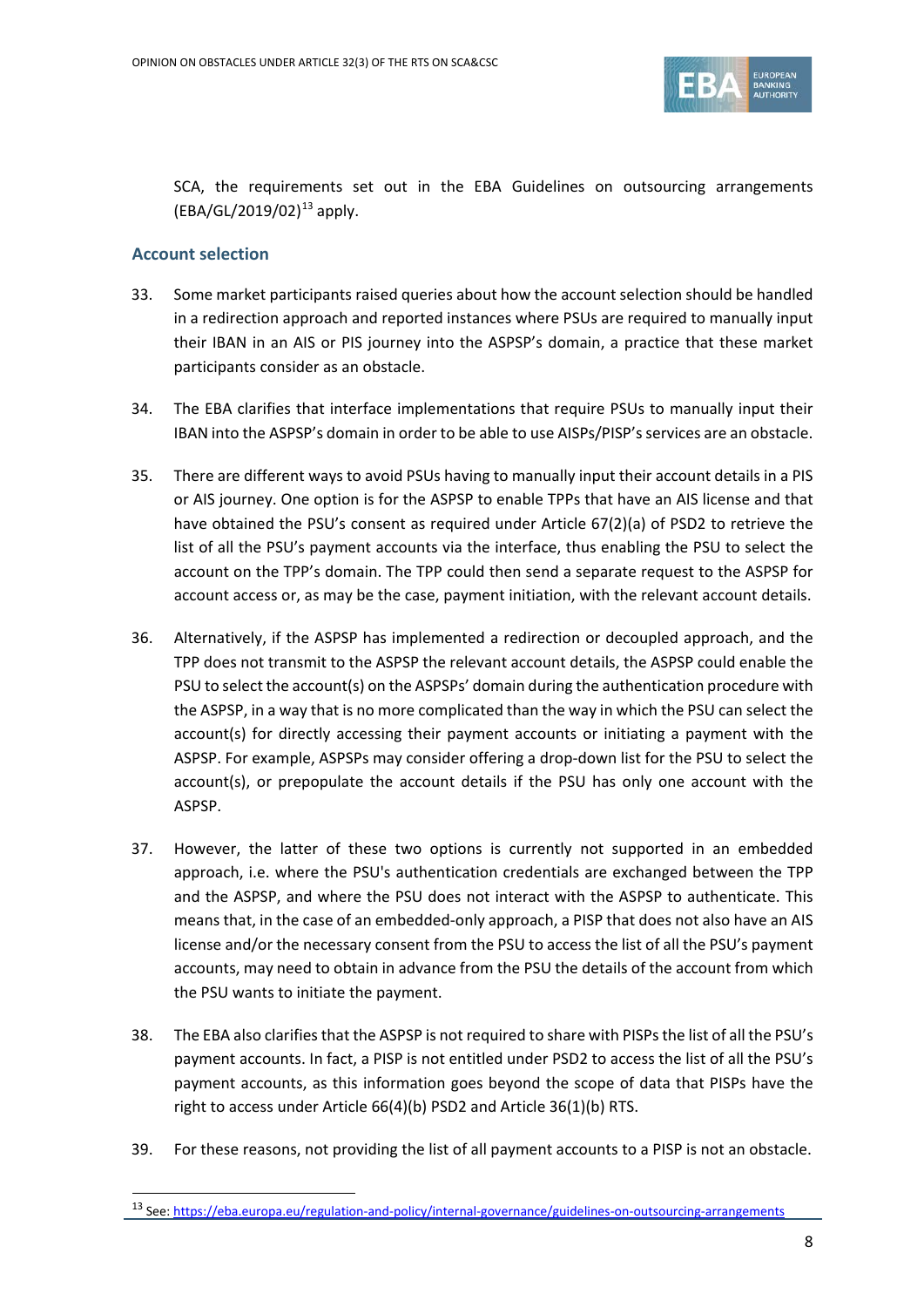

- 40. However, where the PISP does not communicate to the ASPSP the IBAN of the PSU account to be debited, and the PSU selects the account on the ASPSP's domain, the ASPSP should provide to the PISP the number of the account that was selected by the PSU and from which the payment was initiated, in accordance with Article 66(4)(b) of PSD2 and Article 36(1)(b) RTS, if this information is also provided or made available to the PSU when the payment is initiated directly by the PSU.
- 41. If the IBAN of the payment account to be debited, or, respectively, of the payment account(s) to which the AISP requests access is transmitted by the PISP/AISP to the ASPSP, the ASPSP should not request the PSU to re-select the account on the ASPSP's domain. Requiring the PSU to reselect the account if such information was already transmitted by the PISP/AISP to the ASPSP is an obstacle. However, the simple display by the ASPSP of the account selected as part of the authentication procedure is not in itself an obstacle.

#### **Additional checks on consent**

- 42. A number of market participants raised queries on what constitutes an "additional check on consent" under Article 32(3) RTS, and reported cases where ASPSPs offer so-called "opt-in" features, requiring their PSUs to provide an upfront consent to the ASPSP to be able to use the TPPs' services, a practice that these market participants consider as an obstacle.
- 43. Article 32(3) RTS explicitly mentions additional checks of the consent given by PSUs to AISPs/PISPs as a potential obstacle. The EBA clarified in paragraph 13 of the EBA Opinion on the implementation of the RTS (EBA-Op-2018-04)<sup>[14](#page-8-0)</sup> and the final report on the EBA Guidelines on the exemption from the contingency mechanism under Article 33(6) RTS (EBA/GL/2018/07)[15](#page-8-1) that it is the obligation of the PISP/AISP to ensure that it has obtained the PSU's explicit consent in accordance with Article 66(2) of PSD2 and, respectively, Article 67(2)(a) of PSD2, and that the ASPSP should not check the consent given by the PSU to the PISP/AISP. This was also confirmed by the European Commission in its response to Q&A 4309[16.](#page-8-2)
- 44. Therefore, a general, ex-ante consent required by the ASPSP in order for PSUs to be able to use the AISPs/PISPs' services is an obstacle under Article 32(3) RTS. The EBA would also like to recall that, as stated in recital 69 of PSD2, terms and conditions concluded by ASPSPs with their PSU "should not contain any provisions that would make it more difficult, in any way, to use the payment services of other payment service providers authorised or registered pursuant to [PSD2]".
- 45. This does not preclude the possibility for the PSU to request to the ASPSP to deny access to their payment account(s) to one or more particular TPPs. In such case, ASPSPs should ensure that any restriction of TPPs' access is done in compliance with the PSD2, including, where

 $\overline{a}$ 

<span id="page-8-0"></span><sup>&</sup>lt;sup>14</sup> See footnote 3.

<span id="page-8-1"></span> $15$  See for example the responses to comments 82 and 85 in the feedback table on the final Guidelines, available at the link in footnote 4.

<span id="page-8-2"></span><sup>16</sup> See[: https://eba.europa.eu/single-rule-book-qa/-/qna/view/publicId/2018\\_4309](https://eba.europa.eu/single-rule-book-qa/-/qna/view/publicId/2018_4309)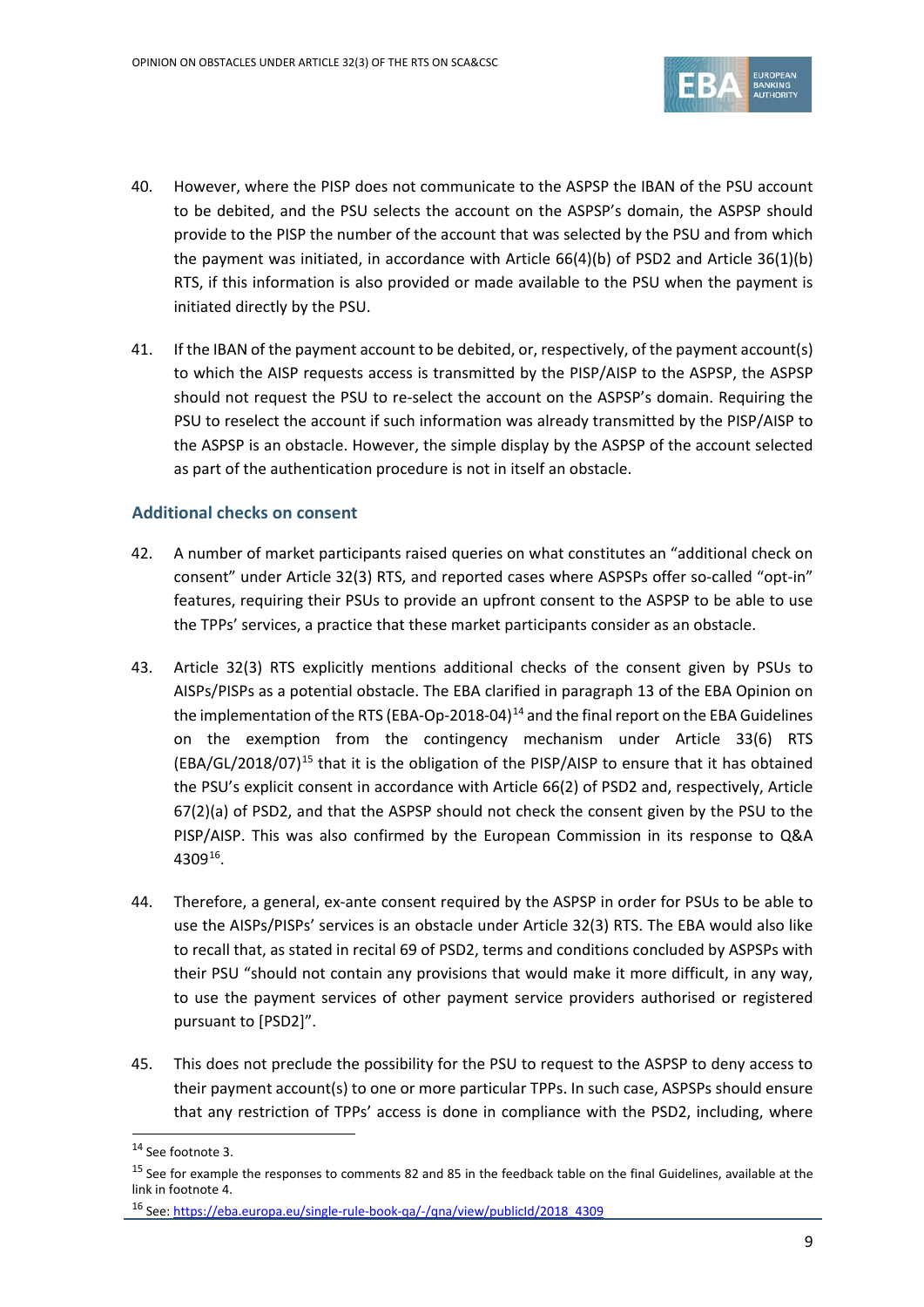

applicable, the requirements in Article 68(5) PSD2, which allows ASPSPs to deny an AISP/PISP access to a payment account where the ASPSPs has "objectively justified and duly evidenced reasons relating to unauthorised or fraudulent access to the payment account" by that AISP/PISP.

46. As regards access to corporate accounts, the EBA notes that the terms and conditions concluded by ASPSPs with the PSU (i.e. here: a legal entity) holding the respective account(s) may specify that only certain authorised users acting on behalf of the PSU can operate the corporate accounts. In the EBA's view, ASPSPs should not impose additional checks when a user accesses the corporate accounts or initiates a payment from such accounts using the services of an AISP/PISP, compared to the checks applied when the same user directly accesses the said accounts or initiates a payment from such accounts.

#### **Additional registrations**

- 47. Some market participants reported cases where TPPs are required to go through additional registration processes at each ASPSP level in order to have access to the ASPSP's interface, and queried whether such registration processes are an obstacle.
- 48. Article 32(3) RTS specifically mentions "requiring additional authorisations and registrations in addition to those provided for in Articles 11, 14 and 15 of PSD2" as a potential obstacle.
- 49. The EBA acknowledges that some registration processes might be technically required to enable a secure communication with the ASPSP, without them necessarily amounting to an obstacle. For example, the implementation of the requirements in paragraph 16 above might require a pre-registration of the TPP's app in order to enable a secure communication with the ASPSP's authentication app. In the EBA's view, such registration is not an obstacle if it is technically necessary to enable a secure communication with the ASPSP, is processed in a timely manner, and does not create unnecessary friction in the customer journey.
- 50. However, additional registrations required by ASPSPs for TPPs to be able to access the PSUs' payment accounts, or the ASPSPs' production interface, that go beyond what is technically necessary in order to ensure secure access to payment accounts under the conditions of the RTS, are an obstacle. For example, a requirement imposed by an ASPSP to TPPs to pre-register their contact details with the ASPSP in order for TPPs to have access to the ASPSP's API is an obstacle. This being said, a registration process that is optional, or that is agreed between the ASPSP and TPPs, is not an obstacle.
- 51. Also, additional mandatory registration steps or processes with the ASPSP in order for the TPP to have access to the ASPSP's production API, other than the identification of the TPP via an eIDAS certificate in accordance with Article 34 RTS, are an obstacle.